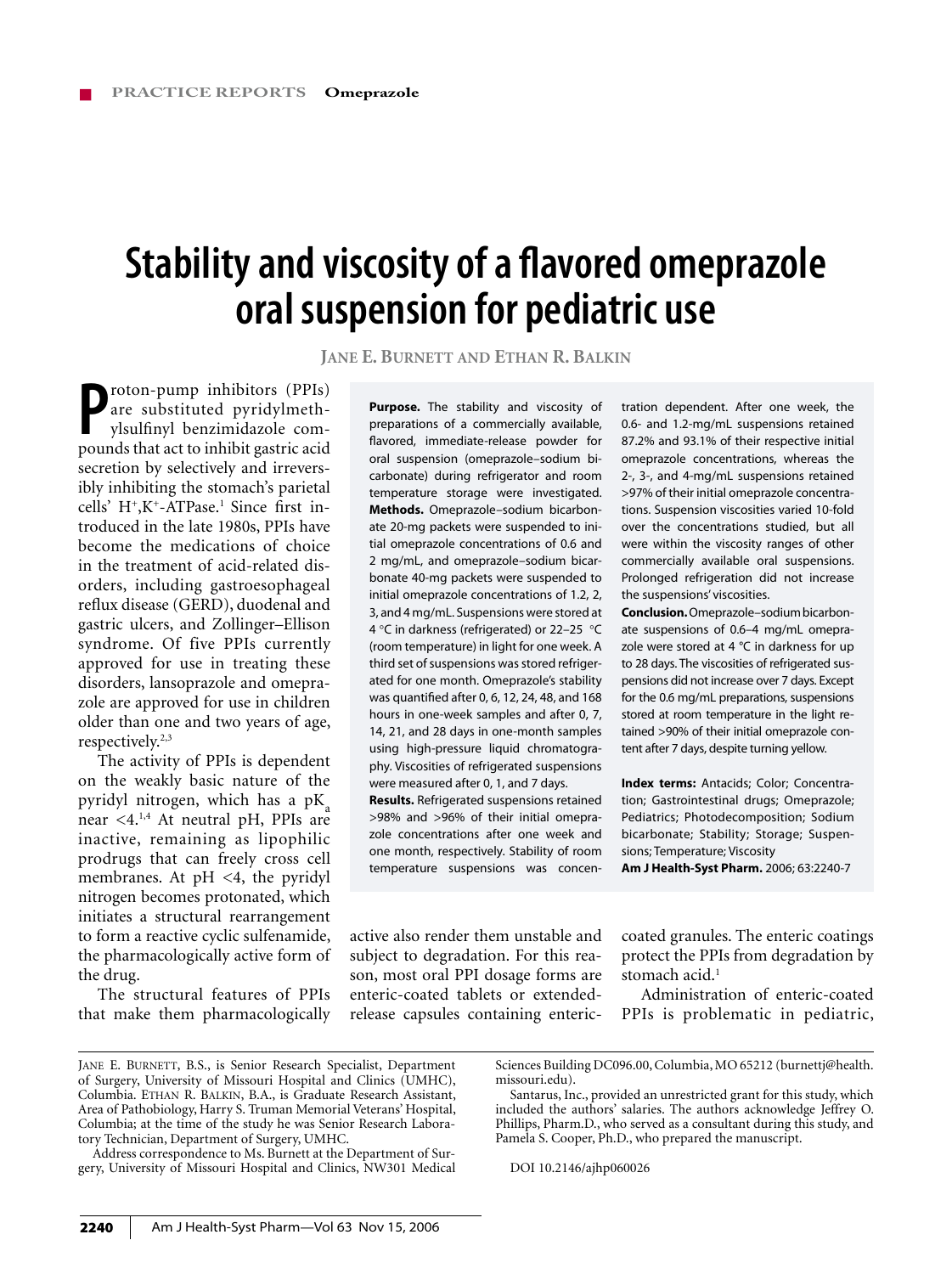elderly, or critically ill patients who may be unable to swallow solid dosage forms. Recommendations for administration in these patients involve opening capsules and mixing the enteric-coated granules into soft acidic foods or flushing granules through nasogastric tubes with liquids. Such methods have significant drawbacks. Flushing granules through nasogastric tubes is timeconsuming and may lead to clogging of tubes.<sup>5,6</sup>

Oral administration of entericcoated granules to pediatric patients is fraught with problems. Children may be too young to swallow even soft foods, or they may chew the granules, which compromises the enteric coating and leads to drug inactivation.5 Also, adjusting pediatric dosages of granule-containing PPI formulations by weight is difficult and not recommended.

Homogeneous liquid suspensions of PPIs permit greater ease of administration orally or via nasogastric tube, and they also simplify dosage adjustments for children. Homogenous suspensions of omeprazole and lansoprazole can be prepared by dissolving enteric-coated granules in a solution of 8.4% sodium bicarbonate. However, these preparations are intensely salty and bitter and undesirable as orally administered formulations, especially in children.

In 2004, omeprazole–sodium bicarbonate, an immediate-release omeprazole powder for oral suspension,<sup>a</sup> became commercially available; it contains sweeteners and additional flavorings to improve palatability.<sup>7,8</sup> Omeprazole–sodium bicarbonate is dispensed as single, ready-to-use packets that, with the addition of 30 mL of water, provide either 20 or 40 mg of omeprazole homogeneous suspension buffered with sodium bicarbonate (20 meq per packet).<sup>8</sup> Suspensions have a peach–mint flavor.

Previous studies have investigated the stability of omeprazole in extemporaneously prepared, unflavored omeprazole–bicarbonate suspensions.<sup>6, 9,10</sup> However, no data are available on the stability of omeprazole in flavored suspensions. This study reveals the effects of refrigerated and ambient storage of omeprazole– sodium bicarbonate suspensions prepared to final omeprazole concentrations ranging from 0.6 to 4 mg/mL. The study also shows the effect of refrigerated storage on omeprazole– sodium bicarbonate fluidity as a function of suspension concentration.

### **Methods**

**Sample preparation.** Individual packets of omeprazole–sodium bicarbonate powder containing either 20<sup>b</sup> or 40<sup>b</sup> mg omeprazole were dissolved in tap water in clear plastic 50-mL conical polypropylene tubes.<sup>c</sup> Powders from 20-mg packets were suspended to initial omeprazole concentrations of 0.6 and 2 mg/mL, and powders

from 40-mg packets were suspended to initial omeprazole concentrations of 1.2, 2, 3, and 4 mg/mL. Volumes of water used for omeprazole– sodium bicarbonate suspensions are indicated in Table 1. For short-term stability determinations, six tubes of each omeprazole–sodium bicarbonate suspension concentration were prepared. Three tubes were stored for one week at 4 °C in darkness, and three were stored at room temperature (22–25  $^{\circ}$ C) in continuous light. For extended storage stability determinations, tubes of each omeprazole–sodium bicarbonate suspension concentration were prepared in triplicate and stored at 4 °C in darkness for 28 days.

To assess the stability of omeprazole during suspension storage, aliquots of approximately 80 µL were removed from all tubes immediately after preparation (time 0) and at specific times throughout the storage period. For preparations stored for one week, aliquots were removed at 6, 12, 24, 48, and 168 hours (7 days). For extended storage experiments, aliquots were removed at 7, 14, 21, and 28 days. Before removing aliquots, tubes were mixed well to ensure uniform resuspension of insoluble materials that had settled during storage.

Because of the potential for volume error due to difficulty in pipetting thicker, more concentrated suspensions, the exact volume of an aliquot

| Table 1.<br>Preparation of Immediate-Release Omeprazole-Sodium Bicarbonate Suspension |                                        |                                          |                                             |                                             |                                              |  |  |
|---------------------------------------------------------------------------------------|----------------------------------------|------------------------------------------|---------------------------------------------|---------------------------------------------|----------------------------------------------|--|--|
|                                                                                       | Omeprazole<br>Concentration<br>(mq/mL) | Omeprazole<br><b>Packet Size</b><br>(mg) | Volume of<br><b>Tap Water</b><br>Added (mL) | <b>Final Volume</b><br>of Solution,<br>(mL) | Sodium Bicarbonate<br>Concentration $(\%)^a$ |  |  |
|                                                                                       | 0.6                                    | 20                                       | 30.0 <sup>b</sup>                           | 33.5                                        | 5.0(0.6 M)                                   |  |  |
|                                                                                       | 2.0                                    | 20                                       | 6.5                                         | 10.0                                        | 16.8(2 M)                                    |  |  |
|                                                                                       | 1.2                                    | 40                                       | 30.0 <sup>b</sup>                           | 33.5                                        | 5.0(0.6 M)                                   |  |  |
|                                                                                       | 2.0                                    | 40                                       | 16.5                                        | 20.0                                        | 8.4 (1 M)                                    |  |  |
|                                                                                       | 3.0                                    | 40                                       | 9.8                                         | 13.3                                        | 12.6 (1.5 M)                                 |  |  |
|                                                                                       | 4.0                                    | 40                                       | 6.5                                         | 10.0                                        | 16.8(2 M)                                    |  |  |

a Molarity indicated in parentheses.

b Volume recommended by manufacturer.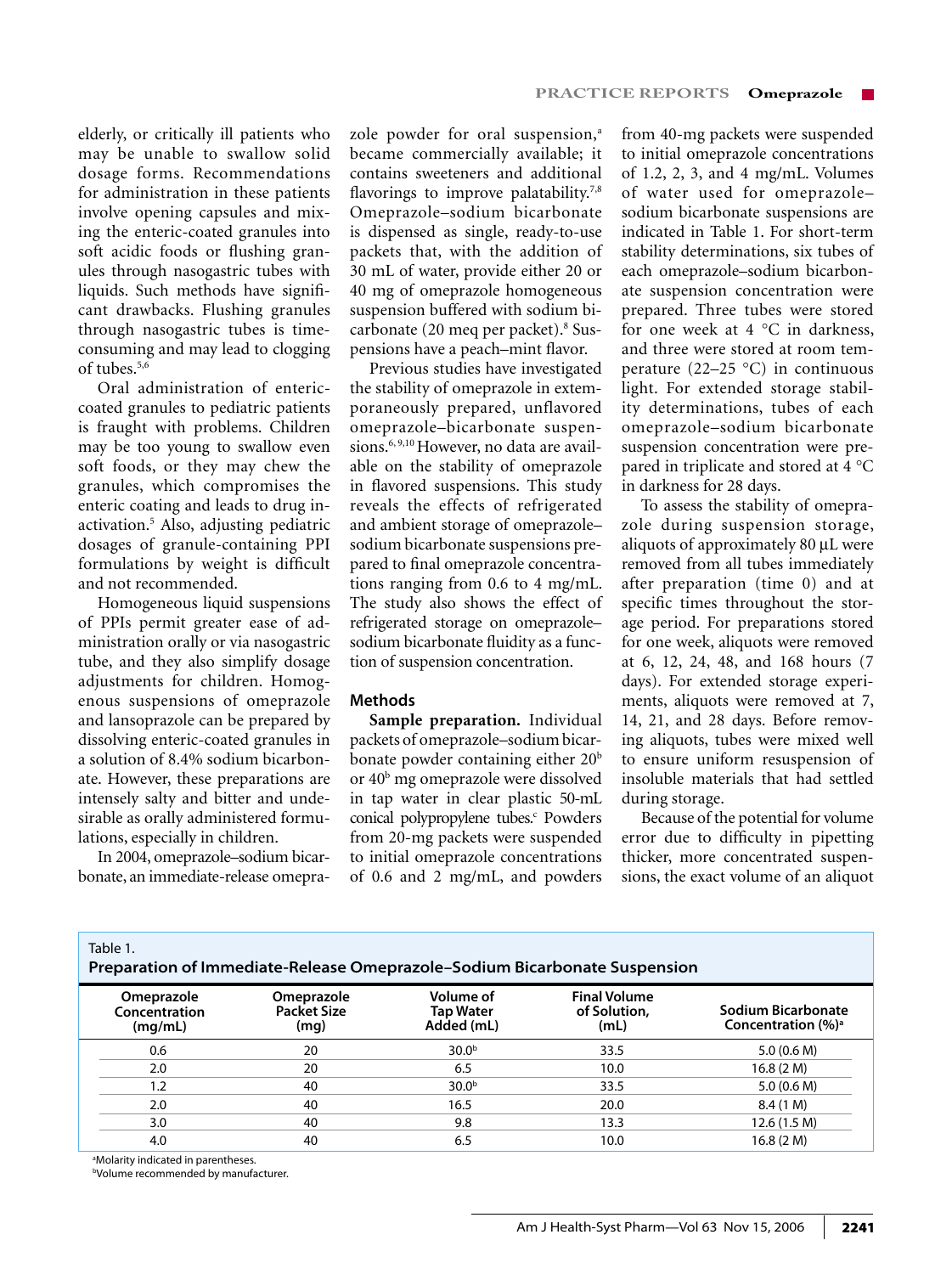was calculated from the weight of the aliquot (determined on a tared electronic balance) and the density of the suspension from which it was taken. The densities of suspensions were determined by weighing them and dividing by the final suspension volumes.

**Omeprazole extraction and analysis.** For determination of omeprazole concentrations in aliquots, a method of omeprazole extraction and assay by reverse-phase highperformance liquid chromatography (HPLC) was developed on the basis of previously published methods.<sup>9,11</sup>

Extraction of omeprazole from suspension aliquots was a two-step process, begun when aliquots were collected and completed on the day of HPLC injection. For the first step of the extraction, 9 volumes of methanol<sup>d</sup>/15 mM sodium phosphate buffere (1:1, v/v, pH 7.4) were added to the aliquots, and the samples were mixed by inversion and agitation using a benchtop vortex mixer. The methanol/phosphate-containing aliquots were immediately placed at –80 °C, where they remained until the day of HPLC analysis. The addition of methanol before freezing was to minimize omeprazole degradation that might occur as a result of freezing and thawing or subsequent sample handling.

Frozen omeprazole–sodium bicarbonate suspension aliquots were thawed at room temperature in darkness. The thawed tubes were then maintained in darkness at 4 °C until they could be processed. All samples were thawed and processed as rapidly as possible after removal from the –80 °C freezer.

Thawed samples were remixed and then centrifuged for one minute in a microcentrifuge to pellet insoluble materials. The final extraction step was completed by adding 9 volumes of 100% acetonitrilef to the supernatant and centrifuging for three minutes to remove precipitated excipient materials. For injection into

the HPLC system, $s$  a 50-µL aliquot of the supernatant was diluted 1:10 with methanol/15 mM sodium phosphate buffer, pH 7:4 (40:60, v/v). Injection volumes ranged from 30 to 100 µL.

The HPLC column configuration consisted of a  $C_{18}$  silica column<sup>h</sup> fitted with a  $C_{18}$  silica precolumn.<sup>i</sup> Mobile phase was methanol/acetonitrile/ 15 mM sodium phosphate buffer  $(40:10:50 \text{ v/v/v}, \text{pH } 7.4)$ . The flow rate was 1 mL/min and the detector wavelength was 300 nm.

Calibration standards were prepared by using the mobile phase to dilute a 1-mg/mL stock solution of pure omeprazolej (dissolved in 100% methanol) to 1 and 10 µg/mL. Volumes of these working standards equivalent to 0.02, 0.05, 0.1, and 0.2 µg of omeprazole were injected to obtain calibration curves. The stock solution and aliquots of the working standards were stored at –80 °C.

Standard curves were produced by the software included in the HPLC system. Standard curves were linear and highly reproducible, with *r*2 values always greater than 0.999. The coefficient of variation for the slope of the standard curves over a six-month period was 1.5% (*n* = 18 curves).

The stability-indicating capacity of the HPLC assay was assessed by forced degradation of omeprazole in acid. A 40-mg packet was prepared to 1.2 mg/mL omeprazole. From each of duplicate 2-mL samples, 100-µL aliquots were removed to determine the time 0 omeprazole concentration in each tube. To the remaining 1.9 mL in each tube, 140 µL of either 12 *N* hydrochloric acid  $(HCl)^k$  or tap water was added, and additional 100-µL aliquots were removed after 15 and 30 minutes of incubation at room temperature. All aliquots were extracted and analyzed by HPLC as described above.

All reagents used for extraction, dilution and separation were HPLC or analytical grade.

**Viscosity determinations.** To

determine if storage time at 4 °C had an effect on the viscosity of omeprazole–sodium bicarbonate suspensions, they were subjected to shear stress in a rotational viscometer. Viscosity, which is the inverse of fluidity, is measured in units of Pascal-seconds (Pa-sec).<sup>12</sup>

Omeprazole–sodium bicarbonate was prepared by the same method that was used for the stability determinations (Table 1). Samples were prepared in duplicate 300-mL batches by combining the contents of multiple packets and bringing to volume with tap water prechilled to 4 °C. Suspensions were stored in glass jars at 4 °C in darkness.

Viscosity measurements of 60-mL aliquots of each suspension were taken immediately after suspension (time 0) and after one and seven days of storage using a rotational viscometer.<sup>1</sup> Samples were subjected to a constant shear rate of 110/sec for 120 seconds at 4 °C. Preliminary experiments had shown that viscosity became constant for preparations analyzed in this study 80 seconds into the run. Therefore, viscosities reported here are those recorded at 80 seconds.

**Microbiological analysis.** Aliquots from omeprazole–sodium bicarbonate 40-mg suspensions stored for one week under light and room temperature conditions were plated on chocolate, MacConkey, and blood agar plates. Plates were incubated for five days at 35  $\degree$ C under 6% carbon dioxide and examined daily for microbial growth.

**Statistical analysis.** Effects of storage time on omeprazole concentration and viscosity were determined by one-way repeated-measures analysis of variance for each sample and storage condition. For main effects, statistical significance was set a priori at  $p < 0.05$ . When a significant main effect was detected, paired *t* tests were conducted to identify values significantly different from values at time 0. All statistical analyses were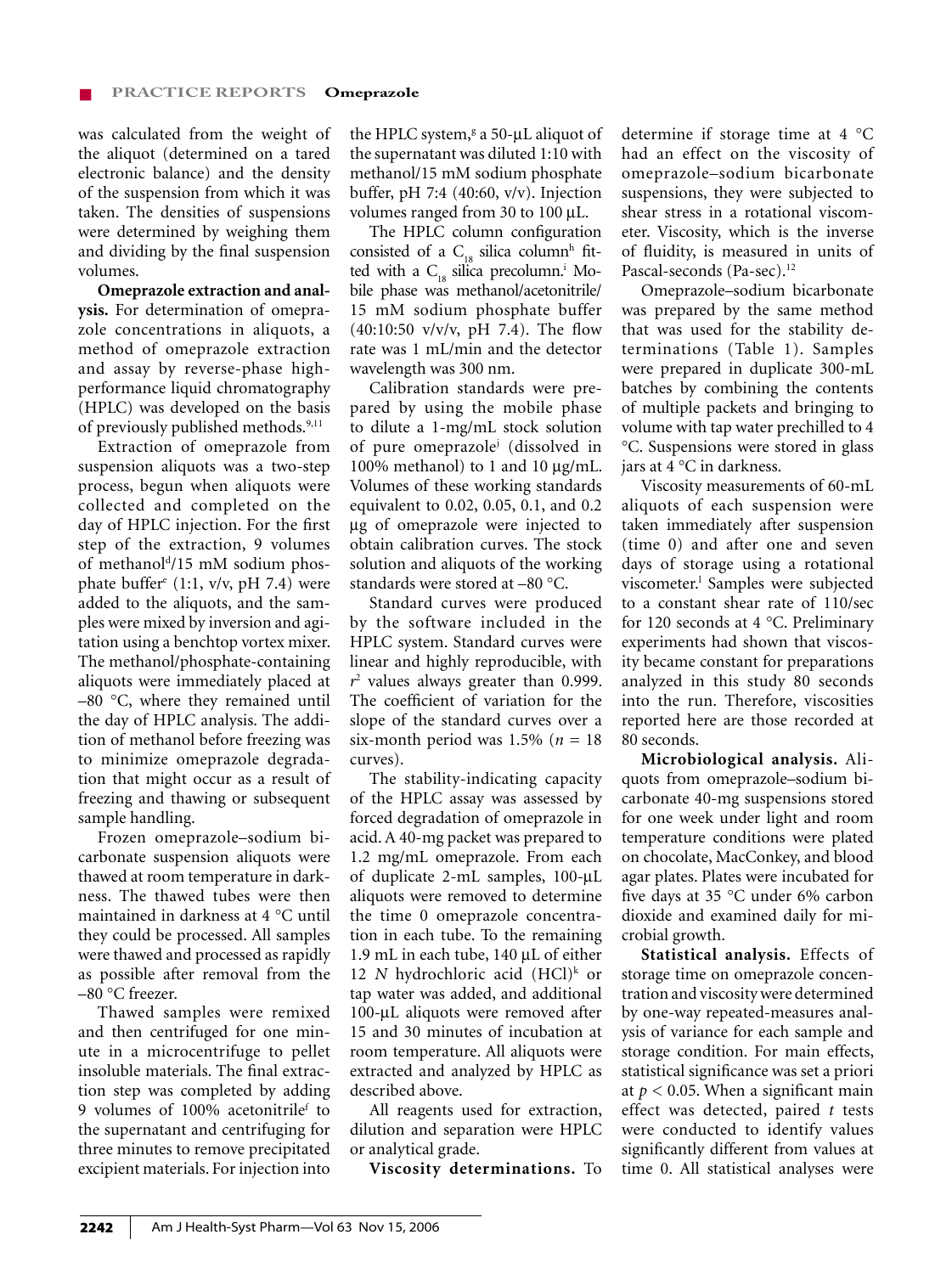conducted with SPSS version 11.0.2 (SPSS Inc., Chicago, IL). To control for Type I errors, significance levels for post hoc tests were determined using Holm's sequential Bonferroni procedure.<sup>13</sup>

#### **Results**

The HPLC assay for omeprazole was stability indicating. The addition of 140 µL of concentrated HCl to a 2-mL aliquot of omeprazole–sodium bicarbonate suspended to 1.2 mg/mL omeprazole resulted in most of the omeprazole being degraded within 15 minutes (Figure 1). Degradation products that appeared with acid treatment did not interfere with the ability to detect remaining intact omeprazole. Control samples in which water was added instead of acid showed no significant loss of omeprazole over the 30-minute incubation period (data not shown).

Omeprazole–sodium bicarbonate suspensions refrigerated in darkness showed no appreciable degradation of omeprazole during either shortterm or long-term storage. Samples stored for a week showed less than 2% loss of omeprazole (Table 2). After 28 days of refrigerated dark storage, losses of 2–4% were noted for three suspensions (Table 3). Specifically, after 28 days, the 0.6- and 2-mg/mL sus-

pensions made with powders from 20-mg packets had omeprazole concentrations that averaged 97.5% and 97.7% of the initial concentrations, respectively. The 1.2-mg/mL suspension made with powders from 40 mg packets had 96.2% of the mean starting concentration. However, none of these decreases in omeprazole concentration were statistically significant.

Storage at room temperature in the light resulted in omeprazole degradation in the 0.6- and 1.2-mg/mL suspensions (Table 2). After 48 hours, the mean omeprazole concentration of the 0.6-mg/mL suspensions made with powders from 20-mg packets was 96.6% of the mean starting concentration. After one week, the mean omeprazole concentration in the 0.6 mg/mL suspensions had declined to 87.2% of the starting concentration, statistically significant for this sample (*p* = 0.018). In the 1.2-mg/mL suspensions made with powders from 40 mg packets, the mean concentration after 48 hours was 97.2% of the starting concentration; after one week, the mean concentration had declined to 93.1% of the starting concentration. Suspensions prepared to 2, 3, and 4 mg/mL showed no more than 2.5% degradation after one week of storage at room temperature.

All freshly prepared suspensions were white in color. Refrigerated samples did not change color even after one month of storage. Samples stored at room temperature in the light began to turn yellow after 24 hours, and color intensity increased with duration of storage. The 0.6- and 1.2-mg/mL samples exhibited a more intense color change than the 2-, 3-, and 4-mg/mL samples. No colonies or other evidence of bacterial or fungal growth were detected on any of the culture media for any of the suspensions tested.

Across the range of suspension concentrations analyzed, viscosities varied 10-fold from 0.02 to 0.21 Pasec. Storage for up to one week in the cold did not result in any increase of viscosity in any of the suspensions (Table 4). In fact, viscosity appeared to slightly decrease during storage for all but the two most dilute suspensions.

To determine how the viscosity of the omeprazole–sodium bicarbonate suspensions compared to other commercially available oral suspensions, viscosity determinations were also made on a pediatric acetaminophen suspension<sup>m</sup> and on a buffered, chocolate-flavored product for use in preparing oral suspensions of enteric-coated PPI granules.<sup>n</sup> The acetaminophen suspension had a

**Figure 1.** Chromatograms showing the time course of omeprazole degradation by acid. Omeprazole was quantified in 100-µL portions of a 2-mL omeprazole–sodium bicarbonate suspension (1.2 mg/mL omeprazole prepared using omeprazole–sodium bicarbonate 40-mg packets) taken before and after addition of 140 µL 12 N hydrochloric acid. Horizontal axes show retention time in minutes. Omeprazole retention time = 8.1 minutes. Arrows indicate omeprazole peaks.

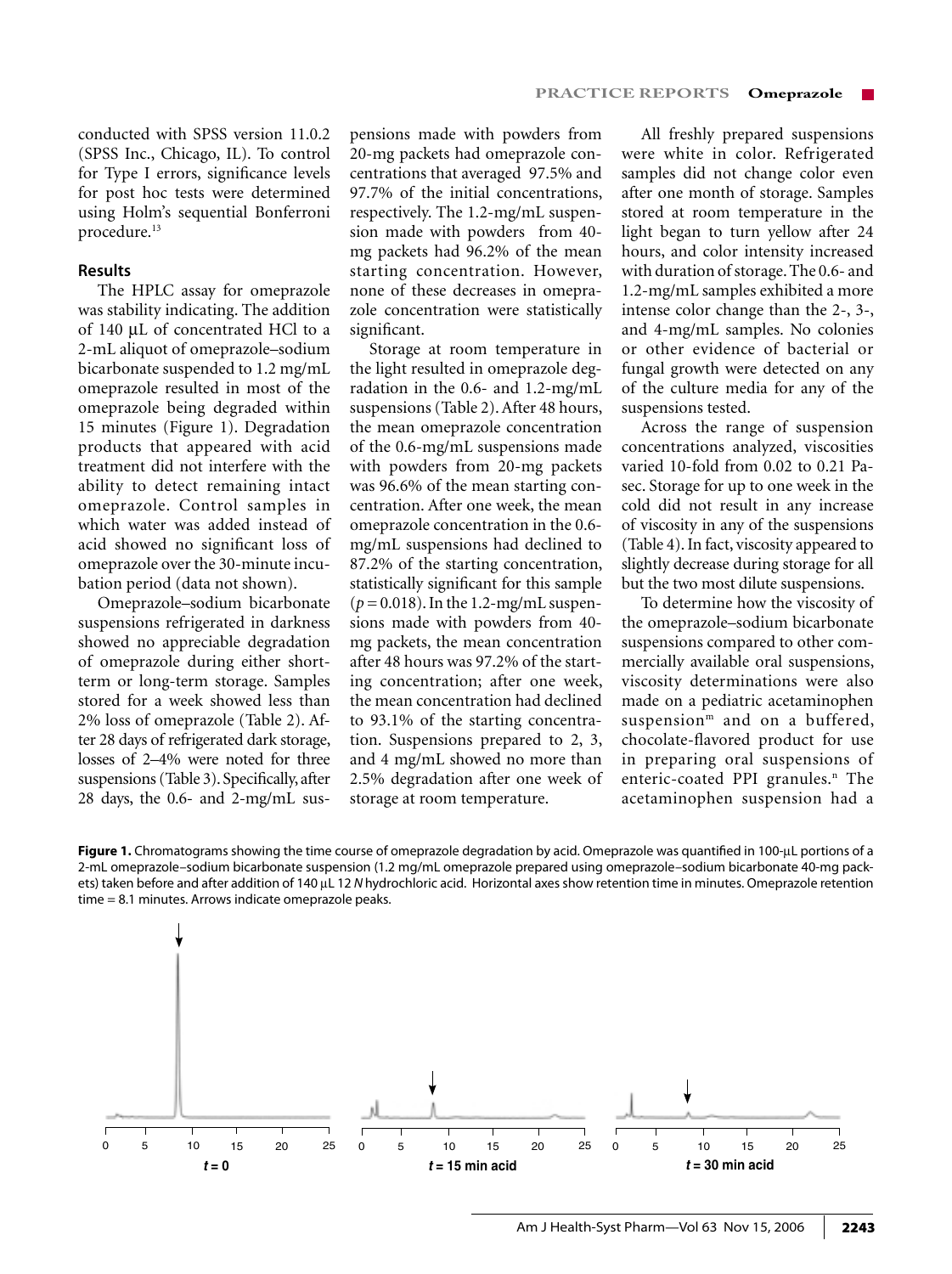viscosity of 0.349 Pa-sec, whereas the flavored buffer product had an initial viscosity of 0.157 Pa-sec that increased slightly over time. Viscosities of the omeprazole–sodium bicarbonate suspensions were less than or similar to these other oral suspensions.

## **Discussion**

A drawback of liquid suspensions of omeprazole and other PPIs is the potential for degradation due to the acid lability of the compounds. The stability of PPIs is increased at alkaline  $pH,$ <sup>14,15</sup> and previous studies have demonstrated that PPIs dissolved in 8.4% (1 M) sodium bicarbonate are stable<sup>6,9,10,16-18</sup> and bioavailable.<sup>18-20</sup>

The *United States Pharmacopeia*  (*USP*) criterion for omeprazole delayed-release capsules is that omeprazole content must be between 90% and 110% of the labeled amount.21 A 90% cutoff has been the criterion used in previously published reports that assessed the stability of unflavored omeprazole suspensions prepared to 2 mg/mL in 8.4% sodium bicarbonate.6,9,10 Quercia et al.<sup>9</sup> concluded that these unflavored suspensions were stable for 30 days

in the refrigerator and for two weeks at room temperature when stored in glass vials. Phillips et al.10 determined that such suspensions could be stored in clear glass containers for up to six months in the refrigerator and for one week at room temperature without significant loss of omeprazole. DiGiacinto et al.<sup>6</sup> concluded that unflavored omeprazole-bicarbonate suspensions stored in plastic amber syringes were stable for 45 days in the refrigerator and for two weeks at room temperature.

This study was undertaken to determine the stability of omeprazole

Table 2.

**Stability of Omeprazole in Immediate-Release Omeprazole–Sodium Bicarbonate Suspension**

|                                    | Packet<br>Size (mg) | Target<br>Omeprazole<br>Concentration<br>(mg/mL) | % $\pm$ S.D. Omeprazole Remaining <sup>a</sup> |                  |                 |                 |                        |  |
|------------------------------------|---------------------|--------------------------------------------------|------------------------------------------------|------------------|-----------------|-----------------|------------------------|--|
| <b>Storage</b><br><b>Condition</b> |                     |                                                  | 6 hr                                           | 12 <sub>hr</sub> | 24 hr           | 48 hr           | 168 hr                 |  |
| 4 $\degree$ C, dark                | 20                  | 0.6                                              | $99.6 \pm 0.8$                                 | $99.3 \pm 1.4$   | $100.0 \pm 1.0$ | $99.7 \pm 0.8$  | $99.4 \pm 0.6$         |  |
|                                    | 20                  | 2.0                                              | $100.5 \pm 0.1$                                | $101.8 \pm 1.7$  | $101.2 \pm 1.6$ | $101.8 \pm 1.7$ | $101.6 \pm 1.2$        |  |
|                                    | 40                  | 1.2                                              | $99.5 \pm 3.6$                                 | $102.0 \pm 4.3$  | $101.3 \pm 6.4$ | $101.2 \pm 5.1$ | $98.9 \pm 5.3$         |  |
|                                    | 40                  | 2.0                                              | $98.6 \pm 1.1$                                 | $98.8 \pm 0.4$   | $99.3 \pm 0.4$  | $99.3 \pm 0.1$  | $98.9 \pm 0.7$         |  |
|                                    | 40                  | 3.0                                              | $101.4 \pm 0.9$                                | $98.4 \pm 1.3$   | $100.3 \pm 0.9$ | $100.7 \pm 1.2$ | $102.3 \pm 0.8$        |  |
|                                    | 40                  | 4.0                                              | $99.9 \pm 0.3$                                 | $100.9 \pm 0.9$  | $99.5 \pm 2.7$  | $98.9 \pm 1.8$  | $99.8 \pm 4.3$         |  |
| RT <sup>b</sup> , light            | 20                  | 0.6                                              | $99.3 \pm 1.9$                                 | $100.7 \pm 2.3$  | $98.4 \pm 3.1$  | $96.6 \pm 2.3$  | $87.2 \pm 2.9^{\circ}$ |  |
|                                    | 20                  | 2.0                                              | $101.9 \pm 1.0$                                | $101.5 \pm 1.6$  | $101.9 \pm 0.6$ | $101.4 \pm 0.5$ | $99.5 \pm 0.6$         |  |
|                                    | 40                  | 1.2                                              | $98.3 \pm 4.2$                                 | $99.3 \pm 3.9$   | $98.8 \pm 5.3$  | $97.2 \pm 7.6$  | $93.1 \pm 4.0$         |  |
|                                    | 40                  | 2.0                                              | $100.9 \pm 1.2$                                | $100.3 \pm 1.5$  | $101.1 \pm 1.8$ | $100.8 \pm 2.3$ | $97.5 \pm 2.8$         |  |
|                                    | 40                  | 3.0                                              | $99.8 \pm 0.9$                                 | $100.3 \pm 0.9$  | $100.7 \pm 1.5$ | $100.7 \pm 2.2$ | $101.5 \pm 0.9$        |  |
|                                    | 40                  | 4.0                                              | $97.0 \pm 1.6$                                 | $99.4 \pm 1.2$   | $100.3 \pm 0.6$ | $100.1 \pm 0.9$ | $100.4 \pm 0.2$        |  |

 $a_n=3$ .

b RT = room temperature, 22–25 °C.

 $cp = 0.018$  from the concentration at time 0.

Table 3.

**Stability of Omeprazole in Immediate-Release Omeprazole–Sodium Bicarbonate Suspension in Darkness at 4** °**C**

| Packet    | <b>Target</b><br>Omeprazole<br>Concentration | % $\pm$ S.D. Omeprazole Remaining <sup>a</sup> |                 |                 |                 |  |
|-----------|----------------------------------------------|------------------------------------------------|-----------------|-----------------|-----------------|--|
| Size (mg) | (mq/mL)                                      | 7 Days                                         | 14 Days         | 21 Days         | 28 Days         |  |
| 20        | 0.6                                          | $99.3 \pm 1.0$                                 | $97.8 \pm 1.3$  | $98.0 \pm 1.6$  | $97.5 \pm 0.8$  |  |
| 20        | 2.0                                          | $99.9 \pm 0.3$                                 | $99.3 \pm 1.0$  | $99.0 \pm 0.9$  | $97.7 \pm 0.5$  |  |
| 40        | 1.2                                          | $98.3 \pm 0.7$                                 | $98.9 \pm 2.6$  | $98.5 \pm 0.9$  | $96.2 \pm 3.9$  |  |
| 40        | 2.0                                          | $101.3 \pm 0.9$                                | $99.5 \pm 3.1$  | $100.2 \pm 1.4$ | $100.8 \pm 1.4$ |  |
| 40        | 3.0                                          | $99.1 \pm 1.2$                                 | $100.4 \pm 1.5$ | $100.9 \pm 1.9$ | $100.5 \pm 0.8$ |  |
| 40        | 4.0                                          | $99.6 \pm 1.8$                                 | $101.1 \pm 1.2$ | $102.0 \pm 1.2$ | $101.5 \pm 1.2$ |  |

 $n=3$ .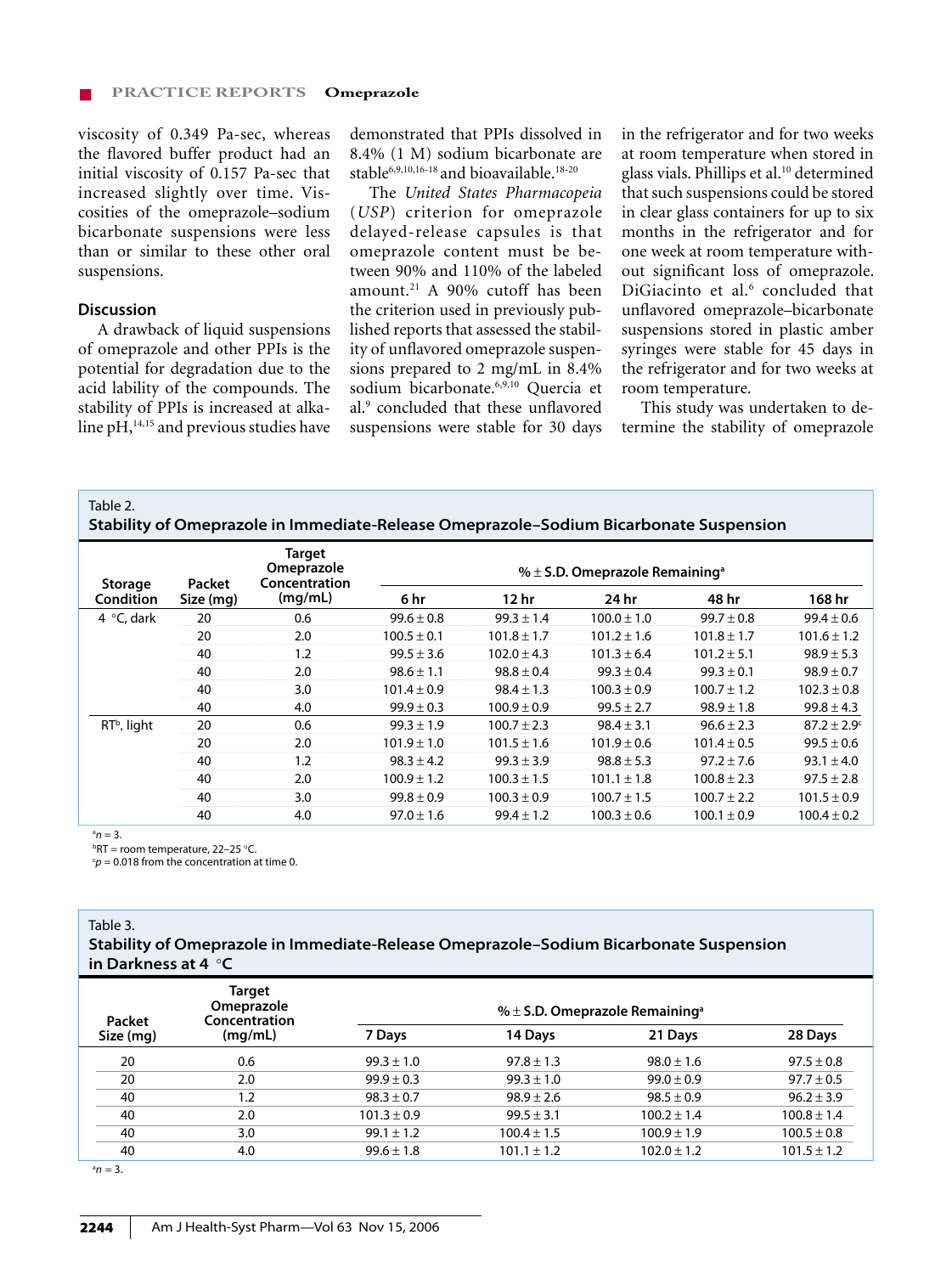# Table 4. **Viscosity of Immediate-Release Omeprazole–Sodium Bicarbonate Suspension in Darkness at 4** °**C**

| Packet               | Omeprazole<br>Concentration | Mean $\pm$ S.D. Viscosity <sup>a</sup> (Pa-sec) |                   |                   |  |  |
|----------------------|-----------------------------|-------------------------------------------------|-------------------|-------------------|--|--|
| Size (mg)            | (mq/mL)                     | 0 hr                                            | 24 hr             | 7 Days            |  |  |
| 20                   | 0.6                         | $0.020 \pm 0.001$                               | $0.020 + 0.001$   | $0.020 \pm 0.000$ |  |  |
| 20                   | 2.0                         | $0.214 \pm 0.001$                               | $0.209 \pm 0.001$ | $0.187 \pm 0.002$ |  |  |
| 40                   | 1.2                         | $0.020 + 0.001$                                 | $0.020 \pm 0.000$ | $0.020 \pm 0.000$ |  |  |
| 40                   | 2.0                         | $0.043 + 0.002$                                 | $0.043 \pm 0.000$ | $0.042 \pm 0.000$ |  |  |
| 40                   | 3.0                         | $0.100 \pm 0.001$                               | $0.096 \pm 0.004$ | $0.093 \pm 0.003$ |  |  |
| 40                   | 4.0                         | $0.208 \pm 0.001$                               | $0.210 \pm 0.000$ | $0.203 \pm 0.010$ |  |  |
| ChocoBaseb           | .                           | $0.157 \pm 0.003$                               | $0.192 \pm 0.003$ | $0.183 \pm 0.009$ |  |  |
| Children's           |                             |                                                 |                   |                   |  |  |
| Tylenol <sup>c</sup> | .                           | 0.349                                           | 0.349             | 0.349             |  |  |

 $a_n = 2$ .

b Prepared according to manufacturer's instructions but without omeprazole. c Single sample measured at 25 °C.

in a commercially available omeprazole powder for suspension that, unlike extemporaneous suspensions examined in earlier studies, contains flavorings and other excipient materials. The study examined omeprazole–sodium bicarbonate suspensions prepared over final omeprazole concentrations ranging from 0.6 to 4 mg/mL. When prepared according to package instructions, final omeprazole concentrations for the 20- and 40-mg packets are 0.6 and 1.2 mg/mL. Higher concentrations than 1.2 mg/mL were also investigated because they are more useful for pediatric use because the volume per dose is reduced.

No significant omeprazole degradation was detected in samples refrigerated for up to one month, irrespective of suspension concentration. All omeprazole–sodium bicarbonate suspensions showed 2% or less degradation after one week, and no more than 2–4% degradation after one month, which fulfilled the *USP* criterion. For samples stored at room temperature in the light, all but the 0.6-mg/mL suspension fulfilled the *USP* criterion for up to one week of storage.

The rate of degradation at room temperature in the light appeared to be influenced by the concentration of the omeprazole–sodium bicarbonate suspension. For the first 24 hours of storage, all samples were relatively stable. After 24 hours of storage, however, the 0.6- and 1.2-mg/mL samples exhibited degradation that increased with increasing storage time. While degradation was accelerated in the 1.2-mg/mL samples, these suspensions still retained 93.1% of their initial omeprazole concentration after one week of storage. However, the 0.6-mg/mL samples retained only 87.2% of the mean starting concentration after one week, a statistically significant difference.

A possible explanation for reduced stability of the more dilute suspensions is that they may not have sufficient buffering capacity to permit prolonged room temperature storage. Each omeprazole–sodium bicarbonate packet provides 20 meq (1.68 g) of sodium bicarbonate, which is intended to protect the drug from acid degradation in an adult stomach when taken as a single dose. When prepared in 30 mL water according to the manufacturer's instructions, the 0.6- and 1.2-mg/mL suspensions therefore contain 5.0% sodium bicarbonate. Suspensions prepared to 2, 3, and 4 mg/mL omeprazole contain 8.4–16.8% sodium bicarbonate (Table 1).

In this study, all omeprazole– sodium bicarbonate suspensions stored at room temperature in the light began to turn yellow after 24 hours, with the two most dilute suspensions exhibiting the most intense color change over the course of a week. Previous studies have also noted that omeprazole–bicarbonate suspensions change color upon storage at room temperature in the light.<sup>6,9,10</sup> Discolorations appear to be largely due to acid-induced decomposition of omeprazole.14,22 Upon addition of acid, omeprazole suspensions immediately turn pale yellow and become dark yellow to brown with heating.<sup>14</sup> Omeprazole solutions that degrade completely without alkaline stabilizing agents typically turn purple upon prolonged storage.<sup>22</sup>

While light may also contribute to omeprazole degradation, the extent of that contribution is not clear. DiGiacinto et al.<sup>6</sup> observed that 2-mg/mL suspensions stored in amber syringes exhibited slight yellowing after one week at room temperature; in that study, samples could be stored at room temperature for up to 14 days without significant (>10%) loss of omeprazole. However, Quercia et al.9 found that suspensions in glass vials were stable for the same amount of time, noting that under these conditions, suspensions gradually turned from white to brown.

Although additional studies are necessary to determine the precise relationship between omeprazole loss and light-induced or temperatureinduced color changes, it appears that the color change to yellow is not necessarily an indicator that the suspension can no longer be used, especially if the preparation has been at room temperature for only a few days. While yellowing may indicate the beginning of acidinduced degradation, HPLC analysis of omeprazole–sodium bicarbonate suspensions showed that, with the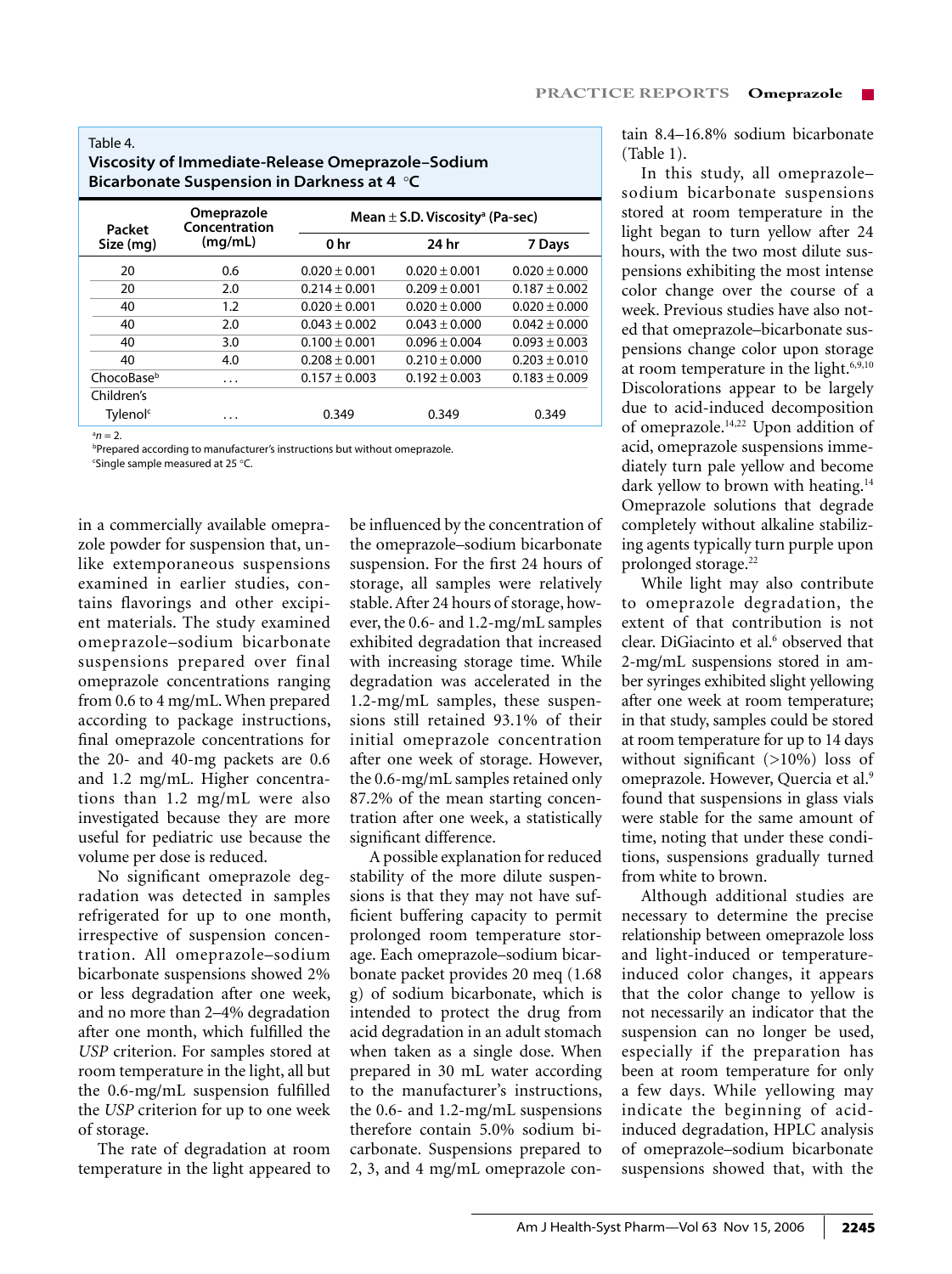exception of the 0.6-mg/mL suspension, omeprazole content was still greater than 90% of the preparations' starting concentrations after one week at room temperature. Moreover, room temperature storage does not appear to promote any microbial growth in suspensions.

Refrigeration did not cause the viscosity of omeprazole–sodium bicarbonate suspensions to increase over time, regardless of concentration. While a 5-fold decrease in the amount of water added did result in a 10-fold increase in viscosity, the viscosities of the most concentrated omeprazole–sodium bicarbonate suspensions were still comparable to those of other commercially available suspensions. Therefore, concentrated suspensions stored for up to a week are still fluid enough to be poured or drawn into a syringe.

Homogeneous buffered suspensions of PPIs prepared to concentrations of 2 mg/mL and above are useful for treating acid-related disorders in pediatric patients because they permit ease of dose adjustment. Suspensions prepared to higher PPI concentrations also permit administration in the smaller volumes more readily tolerated by infants and young children. This study demonstrates that omeprazole–sodium bicarbonate prepared to 2 mg/mL or higher omeprazole concentrations is sufficiently stable and fluid to allow a single packet to provide multiple doses, resulting in potential cost and time savings for caregivers of pediatric patients.

When administering omeprazole– sodium bicarbonate suspensions that have been prepared to concentrations higher than those recommended by the manufacturer, sufficient sodium bicarbonate must be present in the dose to protect the omeprazole from degradation by stomach acid. An estimate of this minimum requirement was obtained by calculation using a previously published maximal rate of acid production measured in a pediatric population, 0.24 meq/kg/ hr.23 Assuming a gastric transit time of 2.25 hours (children with GERD often have reduced gastrointestinal motility24) and a 13-kg patient (oneyear-old child at the 97th percentile of growth<sup>25</sup>), the extent of acid exposure will be  $0.24 \times 13 \times 2.25 =$ 7 meq; therefore, 7 meq of sodium bicarbonate is necessary to neutralize this quantity of acid.

At the University of Missouri Hospital and Clinics, this bicarbonate requirement is followed when prescribing omeprazole–sodium bicarbonate to pediatric patients. Pediatric patients are typically prescribed age-adjusted or weight-adjusted dosages of omeprazole–sodium bicarbonate suspensions prepared to 2 mg/mL of omeprazole.26 Because the 20- and 40-mg omeprazole–sodium bicarbonate packet sizes both contain 20 meq of sodium bicarbonate, a 2 mg/mL omeprazole suspension prepared with the 20-mg packet will contain 2 meq/mL sodium bicarbonate, whereas one prepared with the 40-mg packet will contain only 1 meq/mL. Therefore, in order to

provide at least 7 meq of sodium bicarbonate in a dose from packets prepared to 2 mg/mL, the administered volume of suspension prepared from 40-mg packets can be no less than 7 mL; when prepared from 20-mg packets, the administered volume can be no less than 3.5 mL.

Because of the minimum sodium bicarbonate/volume requirement, the decision to prescribe either the 20- or 40-mg packet size is best determined by the amount of omeprazole a patient is to receive per dose. For pediatric patients requiring ≥14 mg omeprazole per dose, the 40-mg packet should be prescribed. For patients requiring <14 mg per dose, the 20-mg packet should be prescribed (Table 5).

Preparation of omeprazole– sodium bicarbonate to allow multiple doses from a single preparation involves combining several packets. At the University of Missouri Hospital and Clinics, children between one and two years of age who are diagnosed with acid reflux disorders are typically prescribed omeprazole at 1 mg/kg three times a day using suspensions prepared to 2 mg/mL.<sup>26</sup> For example, a one-year-old child weighing 10 kg would receive 10 mg of omeprazole per dose (i.e., 5 mL of a 2-mg/mL omeprazole–sodium bicarbonate suspension) three times a day. To provide an amount of suspension sufficient for two days' worth of dosage for that child, three 20-mg packets could be combined and water added to a final volume of 30 mL. The preparation can be stored in the

Table 5.

**Guide for Preparation of Immediate-Release Omeprazole**–**Sodium Bicarbonate Suspension (2 mg/mL Omeprazole)**

| Drug<br>(mg/dose) | <b>Packet Size</b><br>To Use<br>(mq) | Volume<br>Water To Add<br>(mL) | <b>Final Volume</b><br>of Suspension<br>(mL) | Sodium<br><b>Bicarbonate</b><br>(meg/mL) | Minimum<br><b>Volume/Dose</b><br>$(mL)^a$ |
|-------------------|--------------------------------------|--------------------------------|----------------------------------------------|------------------------------------------|-------------------------------------------|
| <14               | 20                                   | 6.5                            | 10.0                                         | 2.0                                      | 3.5                                       |
| >14               | 40                                   | 16.5                           | 20.0                                         | 0. ا                                     | 7.0                                       |

<sup>a</sup>Minimum volume per dose to provide 7 meq of sodium bicarbonate.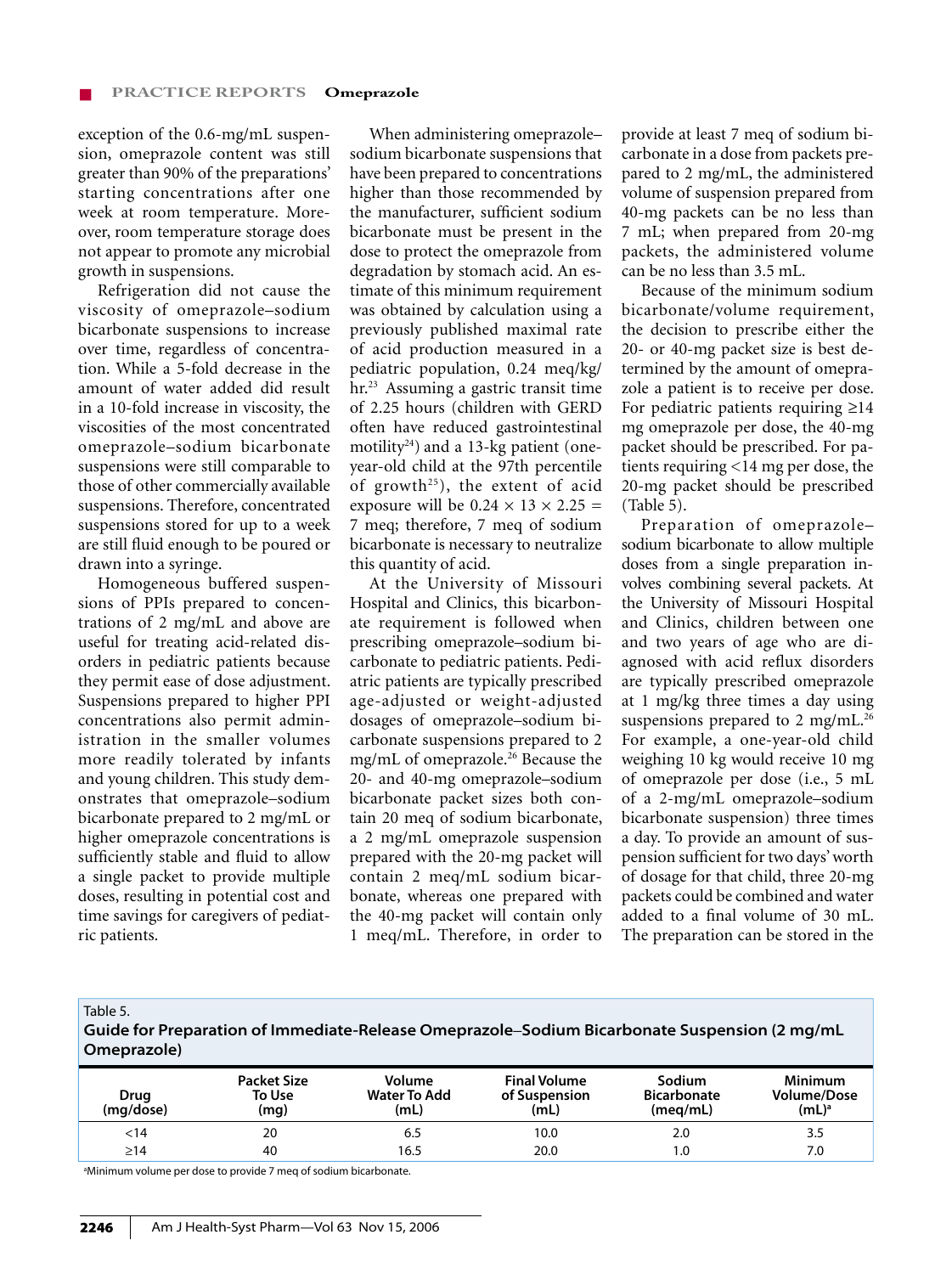refrigerator between doses, and caregivers should be instructed to shake the stored preparations before use to ensure a uniform suspension.

#### **Conclusion**

Omeprazole–sodium bicarbonate suspensions of 0.6–4 mg/mL omeprazole were stored at 4 °C in darkness for up to 28 days. The viscosities of refrigerated suspensions did not increase over 7 days. Except for the 0.6 mg/mL preparations, suspensions stored at room temperature in the light retained >90% of their initial omeprazole content after 7 days, despite turning yellow.

b 20-mg packets, lot C4I00351; 40-mg packets, lot C5A0065.

c Sarstedt, Newton, NC.

- d Fisher Scientific, St. Louis, MO, Catalog no. A452.
	- e Fisher Scientific.
	- f Fisher Scientific, Catalog no. A998.
- g Model 10AVP, Shimadzu Scientific Instruments, Columbia, MD.
- h Prevail, 5 µm, 15 cm × 4.6 mm i.d., Alltech Associates, Columbia, MD.
- i Prevail All-Guard, 5 µm, 7.5 mm × 4.6 mm i.d., Alltech Associates.
- j Sigma Chemical Co., St. Louis, MO, lot 111K1500.
- kFisher Scientific, St. Louis, MO, lot 01216P.
- l Haake Model VT-550 Viscotester, Gebruder Haake GmbH, Karlsruhe, Germany.
- mChildren's Tylenol Suspension Liquid, cherry flavor, McNeil Pharmaceuticals, Fort Washington, PA, lot HHM116.

n ChocoBase for compounding oral suspension, Reflux Solutions, Columbia, MO, lot 12.13.04.

#### **References**

1. Sachs G. Proton pump inhibitors and acid-related diseases. *Pharmacotherapy.* 1997; 17:22-37.

- 2. Prevacid (lanzoprazole) package insert. Chicago, IL: TAP Pharmaceuticals; 2006 Jul.
- 3. Prilosec (omeprazole) package insert. Wilmington, DE: AstraZeneca Pharmaceuticals LP; 2005 Jul.
- 4. Lorentzon P, Bayati A, Andersson K. Selective inhibition of the gastric  $H^+$ , K+-ATPase by omeprazole and related compounds. *Ann N Y Acad Sci.* 1997; 834: 592-9.
- 5. Israel DM, Hassall E. Omeprazole and other proton pump inhibitors: pharmacology, efficacy, and safety, with special reference to use in children. *J Pediatr Gastroenterol Nutr.* 1998; 27:568-79.
- 6. DiGiacinto JL, Olsen KM, Bergman K et al. Stability of suspension formulations of lansoprazole and omeprazole stored in amber-colored plastic oral syringes. *Ann Pharmacother.* 2000; 34:600-5.
- 7. Food and Drug Administration. Zegerid, omeprazole; sodium bicarbonate. NDA #021636. www.accessdata. fda.gov/scripts/cder/drugsatfda/index. cfm?fuseaction=Search.Overview&Drug Name=ZEGERID (accessed 2005 Jul 25).
- 8. Zegerid (omeprazole-sodium bicarbonate) package insert. San Diego, CA: Santarus; 2006 Feb.
- 9. Quercia RA, Fan C, Liu X et al. Stability of omeprazole in an extemporaneously prepared liquid. *Am J Health-Syst Pharm.*  1997; 54:1833-6.
- 10. Phillips JO, Metzler M, Johnson K. The stability of simplified omeprazole suspension (SOS). Crit Care Med. 1998; 26(suppl):A101. Abstract.
- 11. Amantea MA, Narang PK. Improved procedure for quantitation of omeprazole and metabolites using reversed-phase high-performance liquid chromatography. *J Chromatogr Biomed Appl.* 1988; 426:216-22.
- 12. Steffe JF. Rheological methods in food process engineering. 2nd ed. East Lansing, MI: Freeman Press; 1996.
- 13. Green SB, Salkind NJ. Using SPSS for Windows and MacIntosh. 4th ed. Upper Saddle River, NJ: Pearson Education; 2005.
- 14. Mathew M, Das Gupta V, Bailey RE. Stability of omeprazole solutions at various pH values as determined by high-performance liquid chromatography. *Drug Dev Ind Pharm.* 1995; 21:965-71.
- 15. Shin JM, Cho YM, Sachs G. Chemistry of covalent inhibition of the gastric  $(H^+,$ K+)-ATPase by proton pump inhibitors. *J Am Chem Soc.* 2004; 126:7800-11.
- 16. Phillips JO, Metzler M, Olsen K. The stability of simplified lansoprazole suspension (SLS). *Gastroenterology.* 1999; 116:122. Abstract.
- 17. Dentinger PJ, Swenson CF, Anaizi NH. Stability of pantoprazole in an extemporaneously compounded oral liquid. *Am J Health-Syst Pharm.* 2002; 59:953-6.
- 18. Ferron GM, Ku S, Abell M et al. Oral bioavailability of pantoprazole suspended in sodium bicarbonate solution. *Am J Health-Syst Pharm.* 2003; 60:1324-9.
- 19. Phillips JO, Metzler MH, Palmieri TL et al. A prospective study of simplified omeprazole suspension for the prophylaxis of stress-related mucosal damage. *Crit Care Med.* 1996; 24:1793-1800.
- 20. Sharma VK. Comparison of 24-hour intragastric pH using four liquid formulations of lansoprazole and omeprazole. *Am J Health-Syst Pharm.* 1999; 56(suppl): S18-21.
- 21. Omeprazole delayed-release capsules (official monograph). In: The United States pharmacopeia, 28th rev., and The national formulary, 23rd ed. Rockville, MD: United States Pharmacopeial Convention; 2005:1417-8.
- 22. Riedel A, Leopold CS. Quantification of omeprazole degradation by enteric coating polymers: an UV-VIS spectroscopy study. *Pharmazie.* 2005; 60:126-30.
- 23. Grand RJ, Watkins JB, Torti FM. Development of the human gastrointestinal tract. A review. *Gastroenterology.* 1976; 70:790- 810.
- 24. Cucchiara S, Minella R, Campanozzi A et al. Effects of omeprazole on mechanisms of gastroesophageal reflux in childhood. *Dig Dis Sci.* 1997; 42:293-9.
- 25. Centers for Disease Control and Prevention, National Center for Health Statistics. 2000 CDC growth charts: United States. www.cdc.gov/growthcharts/ (accessed 2006 Mar 31).
- 26. MARCI-Kids Midwest Acid Reflux Children's Institute. PPI dosing. www. marci-kids.com/dosing.html (accessed 2006 Mar 31).

a Zegerid omeprazole powder for oral suspension, Santarus, San Diego, CA.